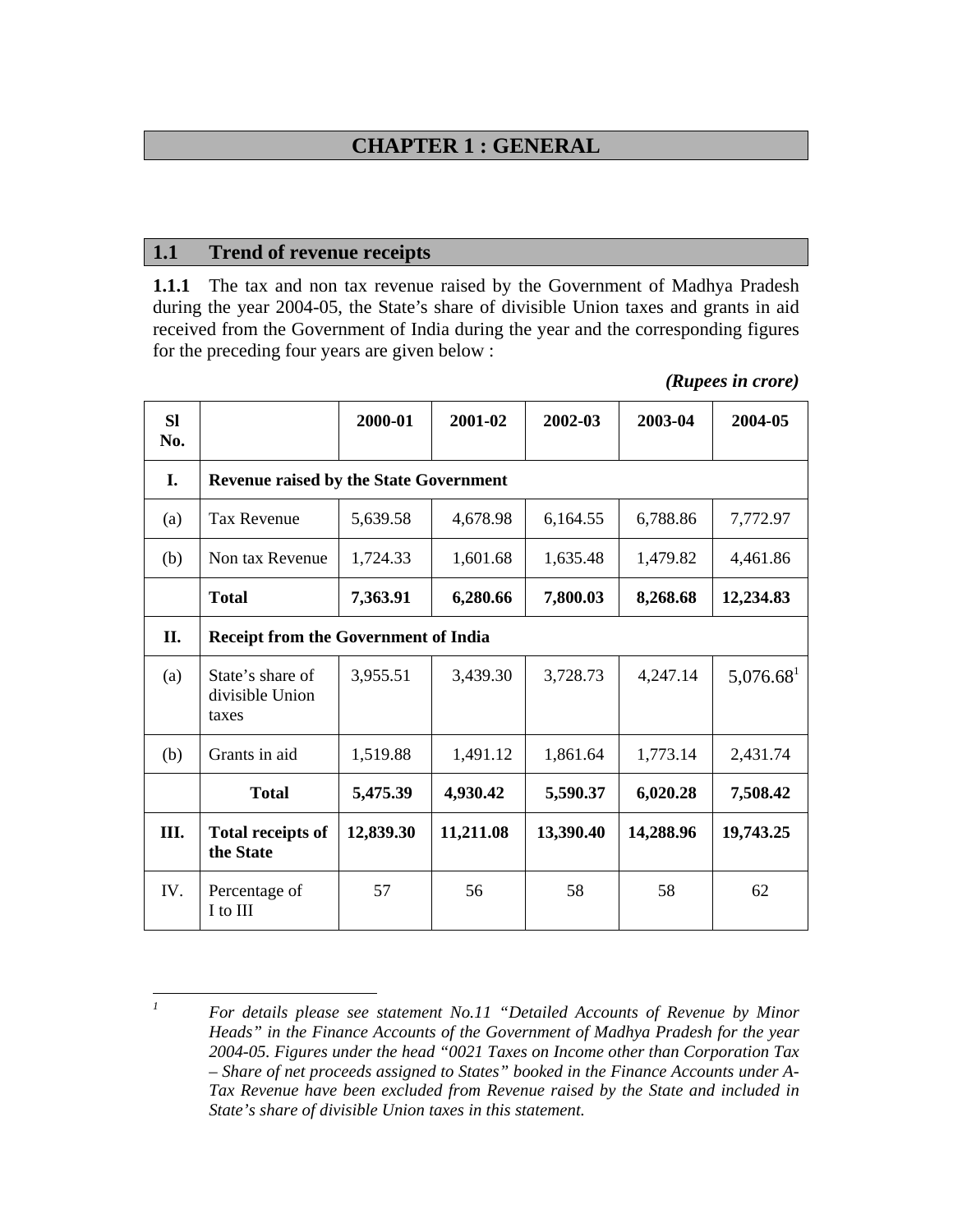**1.1.2** The details of tax revenue raised during the year 2004-05 alongwith the figures for the preceding four years are given below:-

\_\_\_\_\_\_\_\_\_\_\_\_\_\_\_\_\_\_\_\_\_\_\_\_\_\_\_\_\_\_\_\_\_\_\_\_\_\_\_\_\_\_\_\_\_\_\_\_\_\_\_\_\_\_\_\_\_\_\_\_\_\_\_\_\_\_\_\_\_\_\_\_\_\_\_

| Sl.<br>No. | <b>Head of Revenue</b>                                                                                    | 2000-01  | 2001-02  | 2002-03  | 2003-04  | 2004-05    | Per centage<br>increase $(+)/$<br>decrease (-) in<br>2004-05 over<br>2003-04 |
|------------|-----------------------------------------------------------------------------------------------------------|----------|----------|----------|----------|------------|------------------------------------------------------------------------------|
| 1.         | (a) Sales Tax<br>(b) Central Sales<br>Tax                                                                 | 2,766.57 | 2,360.74 | 2,906.20 | 3,293.26 | 3,912.01   | $(+)$ 18.79                                                                  |
| 2.         | <b>State Excise</b>                                                                                       | 974.94   | 704.68   | 890.32   | 1,085.89 | 1,192.36   | $(+)$ 9.80                                                                   |
| 3.         | Stamps and<br><b>Registration Fees</b>                                                                    | 477.08   | 444.96   | 535.05   | 614.49   | 788.71     | $(+) 28.35$                                                                  |
| 4.         | Taxes and Duties on<br>Electricity                                                                        | 447.91   | 268.19   | 801.26   | 697.06   | 707.18     | $(+)$ 1.45                                                                   |
| 5.         | Taxes on Vehicles                                                                                         | 405.90   | 393.33   | 428.64   | 454.92   | 488.65     | $(+) 7.41$                                                                   |
| 6.         | Taxes on goods and<br>passengers                                                                          | 333.85   | 262.40   | 351.20   | 390.99   | 468.07     | $(+) 19.71$                                                                  |
| 7.         | Other Taxes on<br>Income and<br>Expenditure Tax on<br>Professions, Trades,<br>Callings and<br>Employments | 167.50   | 173.05   | 187.44   | 188.90   | 150.21     | $(-) 20.48$                                                                  |
| 8.         | Other Taxes and<br>Duties on<br>Commodities and<br>Services                                               | 22.95    | 19.99    | 20.08    | 15.32    | 14.28      | $(-) 6.79$                                                                   |
| 9.         | <b>Land Revenue</b>                                                                                       | 38.47    | 48.21    | 40.44    | 43.63    | 46.80      | $(+) 7.27$                                                                   |
| 10.        | <b>Hotel Receipts</b>                                                                                     | 4.41     | 3.43     | 3.92     | 4.40     | 4.75       | $(+) 7.95$                                                                   |
| 11.        | Taxes on<br>Immovable property<br>other than<br><b>Agriculture Land</b>                                   |          |          |          | L,       | $(-) .051$ |                                                                              |
|            | <b>Total</b>                                                                                              | 5,639.58 | 4,678.98 | 6,164.55 | 6,788.86 | 7,772.97   |                                                                              |

*Due to deduct of Refund (As per Finance Account 2004-05)*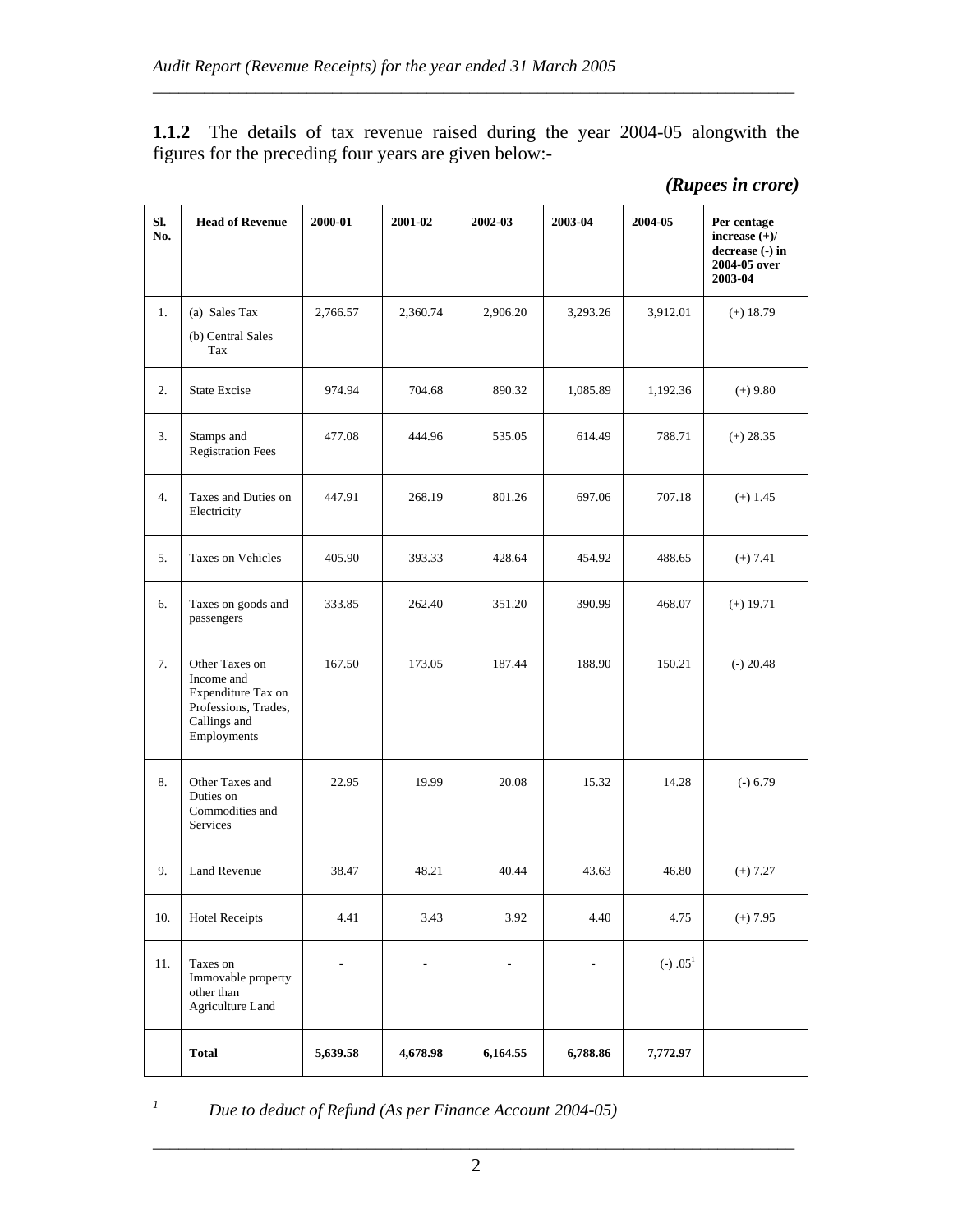Reasons for variations in receipts during 2004-05 compared to those of 2003-04 as intimated by the respective departments are given below:-

\_\_\_\_\_\_\_\_\_\_\_\_\_\_\_\_\_\_\_\_\_\_\_\_\_\_\_\_\_\_\_\_\_\_\_\_\_\_\_\_\_\_\_\_\_\_\_\_\_\_\_\_\_\_\_\_\_\_\_\_\_\_\_\_\_\_\_\_\_\_\_\_\_\_\_

**Sales Tax/Central Sales Tax**: The increase of 18.79 *percent* was due to increase in rates of taxes on certain commodities under State Sales Tax Act.

**Stamps & Registration Fees**: The increase of 28.35 *percent* was due to abolition of exemption to Primary Housing Societies, prevention of misuse of rebate on Hypothecation, imposition of duty on rental amount, increase in rate on women's share.

**Taxes on goods and passengers**: The increase of 19.71 *percent* was due to increase in rates of entry tax on goods entered into local area and normal growth in revenue.

Reason for variation in respect of other departments though called for have not been received (December 2005).

**1.1.3** The details of major non tax revenue raised during the year 2004-05 alongwith the figures for the preceding four years are given below: -

| Sl.<br>No. | <b>Head of Revenue</b>                                            | 2000-01  | 2001-02          | 2002-03                  | 2003-04        | 2004-05        | Percentage<br>increase $(+)/$<br>decrease (-) in<br>2004-05 over<br>2003-04 |
|------------|-------------------------------------------------------------------|----------|------------------|--------------------------|----------------|----------------|-----------------------------------------------------------------------------|
| 1.         | 2.                                                                | 3.       | $\overline{4}$ . | 5.                       | 6.             | $\mathbf{7}$   | 8.                                                                          |
| 1.         | <b>Interest Receipts</b>                                          | 184.56   | 246.59           | 32.05                    | 19.22          | 25.90          | $(+)$ 34.76                                                                 |
| 2.         | Dairy development                                                 | 0.04     | $\overline{a}$   | $\overline{\phantom{a}}$ | $\overline{a}$ | $\overline{a}$ | $\overline{\phantom{a}}$                                                    |
| 3.         | Other Non Tax<br>Receipts                                         | 208.14   | 237.68           | 249.32                   | 144.57         | 157.48         | $(+) 8.93$                                                                  |
| 4.         | Forestry and Wild life                                            | 372.56   | 306.45           | 497.30                   | 496.75         | 559.11         | $(+)$ 12.55                                                                 |
| 5.         | Non ferrous Mining<br>and Metallurgical<br>Industries             | 721.04   | 528.39           | 590.69                   | 646.71         | 733.72         | $(+)$ 13.45                                                                 |
| 6.         | Miscellaneous general<br>services (including<br>lottery receipts) | 75.17    | 141.03           | 120.94                   | 22.92          | 79.61          | $(+)$ 247.34                                                                |
| 7.         | Power                                                             | 0.28     | 0.05             | 0.24                     | 0.12           | 2,749.49       | $(+)$ 2291141.67                                                            |
| 8.         | Major and Medium<br>Irrigation                                    | 47.17    | 39.15            | 24.64                    | 37.80          | 37.92          | $(+) 0.32$                                                                  |
| 9.         | Medical and Public<br>Health                                      | 8.76     | 16.14            | 20.36                    | 10.98          | 16.76          | $(+) 52.64$                                                                 |
| 10.        | Co-operation                                                      | 16.79    | 13.23            | 14.45                    | 15.60          | 17.92          | $(+)$ 14.87                                                                 |
| 11.        | <b>Public Works</b>                                               | 21.84    | 6.75             | 8.57                     | 9.09           | 9.94           | $(+)$ 9.35                                                                  |
| 12.        | Police                                                            | 32.95    | 42.49            | 39.23                    | 24.99          | 23.23          | $(-) 7.04$                                                                  |
| 13.        | Other Administrative<br>Services                                  | 35.03    | 23.73            | 37.69                    | 51.07          | 50.78          | $(-) 0.57$                                                                  |
|            | <b>Total</b>                                                      | 1,724.33 | 1,601.68         | 1,635.48                 | 1,479.82       | 4,461.86       | $(+)$ 201.51                                                                |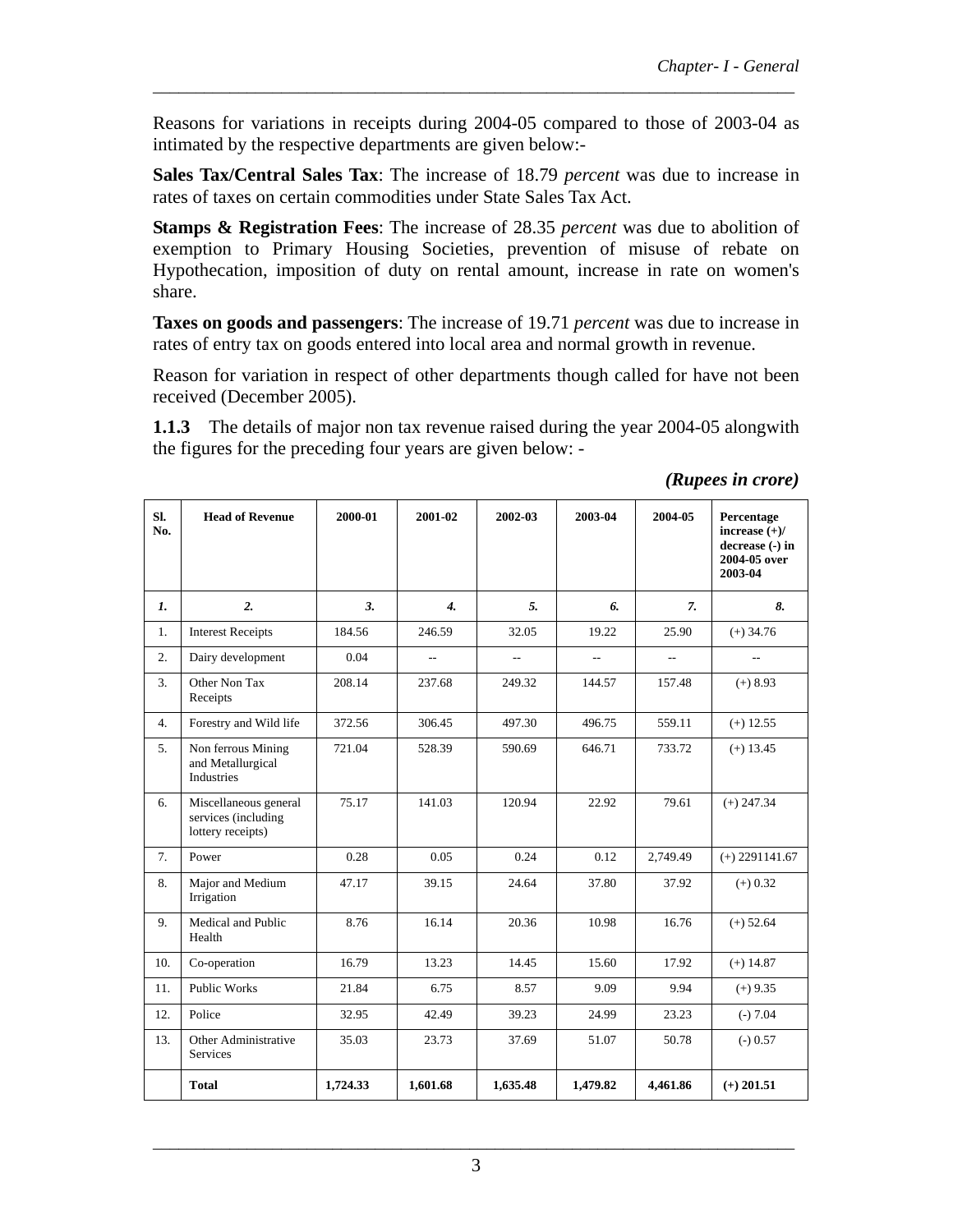Reasons for variations in receipts during 2004-05 compared to those of 2003-04 as intimated by the respective departments are given below:

\_\_\_\_\_\_\_\_\_\_\_\_\_\_\_\_\_\_\_\_\_\_\_\_\_\_\_\_\_\_\_\_\_\_\_\_\_\_\_\_\_\_\_\_\_\_\_\_\_\_\_\_\_\_\_\_\_\_\_\_\_\_\_\_\_\_\_\_\_\_\_\_\_\_\_

**Miscellaneous and General Services:** The increase of 247.34 *percent* was due to more receipts under the head unclaimed deposits.

**Forestry and wild life:** The increase of 12.55 *percent* was due to increase in rates on Tendu leaves.

**Power:** The increase of 2291141.67 *percent* was due to implementation of recommendations of Ahluwalia Committee.

**Non ferrous Mining and Metallurgical Industries:** The increase of 13.45 *percent* was due to more receipts under the head other Receipts.

Reasons for variations in respect of other departments though called for have not been received. (December 2005).

## **1.2 Variations between Budget estimates and actuals**

The variations between the budget estimates and actuals of revenue receipts for the year 2004-05 in respect of the principal heads of tax and non tax revenue are given below:-

| Sl.<br>No. | <b>Head of Revenue</b>                                | <b>Budget</b><br><b>Estimates</b> | <b>Actuals</b> | <b>Variation</b><br>$excess (+)$ or<br>shortfall (-) | Percentage<br>of variation |
|------------|-------------------------------------------------------|-----------------------------------|----------------|------------------------------------------------------|----------------------------|
| A.         | <b>Tax Revenue</b>                                    |                                   |                |                                                      |                            |
| 1.         | Sales Tax                                             | 3,960.00                          | 3,912.01       | $(-)$ 47.99                                          | 1.21                       |
| 2.         | <b>State Excise</b>                                   | 1,213.06                          | 1,192.36       | $(-) 20.70$                                          | 1.71                       |
| 3.         | Stamp and<br><b>Registration Fees</b>                 | 678.05                            | 788.71         | $(+)$ 110.66                                         | 16.32                      |
| 4.         | Taxes and Duties on<br>Electricity                    | 740.95                            | 707.18         | $(-)$ 33.77                                          | 4.56                       |
| 5.         | <b>Land Revenue</b>                                   | 61.38                             | 46.80          | $(-)$ 14.58                                          | 23.75                      |
| <b>B.</b>  | <b>Non Tax Revenue</b>                                |                                   |                |                                                      |                            |
| 1.         | Forestry and Wildlife                                 | 450.00                            | 559.11         | $(+)$ 109.11                                         | 24.25                      |
| 2.         | Non ferrous mining<br>and metallurgical<br>Industries | 710.32                            | 733.72         | $(+) 23.40$                                          | 3.29                       |
| 3.         | Co-operation                                          | 11.33                             | 17.92          | $(+) 6.59$                                           | 58.16                      |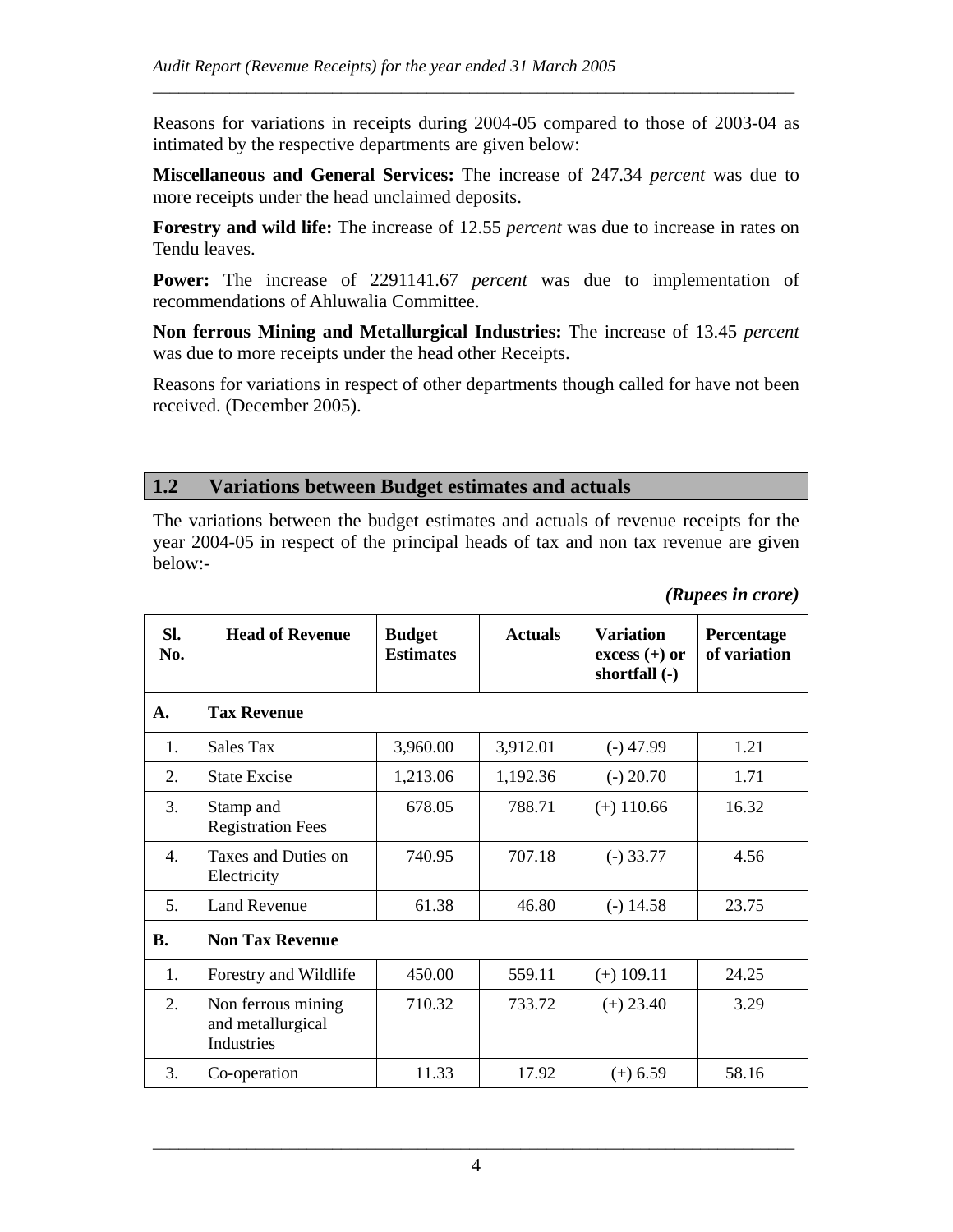The reasons for substantial variation between budget estimates and actuals, though called for, have not been received from the departments (December 2005).

\_\_\_\_\_\_\_\_\_\_\_\_\_\_\_\_\_\_\_\_\_\_\_\_\_\_\_\_\_\_\_\_\_\_\_\_\_\_\_\_\_\_\_\_\_\_\_\_\_\_\_\_\_\_\_\_\_\_\_\_\_\_\_\_\_\_\_\_\_\_\_\_\_\_\_

## **1.3 Cost of Collection**

The gross collection in respect of major revenue receipts, expenditure incurred on collection and the percentage of expenditure to gross collection during the years 2002-03, 2003-04 and 2004-05 alongwith the relevant all India average percentage of expenditure on collection to gross collection for 2003-04 were as follows:-

| (Rupees in crore) |  |
|-------------------|--|
|                   |  |

| SI.<br>No. | <b>Head of</b><br><b>Revenue</b> | Year        | <b>Collection</b> | <b>Expenditure</b><br><sub>on</sub><br>collection of<br>revenue | Percentage<br>of<br>expenditure<br>on collection | All India<br>Average<br>percentage<br>for the year<br>2003-04 |
|------------|----------------------------------|-------------|-------------------|-----------------------------------------------------------------|--------------------------------------------------|---------------------------------------------------------------|
| 1.         | Sales Tax                        | 2002-03     | 2,906.21          | 41.14                                                           | 1.42                                             |                                                               |
|            |                                  | 2003-04     | 3,293.26          | 50.84                                                           | 1.54                                             | 1.15                                                          |
|            |                                  | 2004-05     | 3,912.01          | 45.06                                                           | 1.15                                             |                                                               |
| 2.         | Taxes on                         | $2002 - 03$ | 779.84            | 14.71                                                           | 1.89                                             |                                                               |
|            | Vehicles and<br>Taxes on Goods   | 2003-04     | 845.91            | 16.27                                                           | 1.92                                             | 2.57                                                          |
|            | and Passengers                   | 2004-05     | 956.72            | 11.87                                                           | 1.24                                             |                                                               |
| 3.         | <b>State Excise</b>              | 2002-03     | 890.32            | 106.28                                                          | 11.94                                            |                                                               |
|            |                                  | 2003-04     | 1,085.89          | 226.27                                                          | 20.84                                            | 3.81                                                          |
|            |                                  | 2004-05     | 1,192.36          | 230.92                                                          | 19.37                                            |                                                               |
| 4.         | Stamp Duty and                   | 2002-03     | 535.05            | 56.48                                                           | 10.56                                            | 3.66                                                          |
|            | <b>Registration Fee</b>          | 2003-04     | 614.49            | 60.37                                                           | 9.82                                             |                                                               |
|            |                                  | 2004-05     | 788.71            | 75.28                                                           | 9.54                                             |                                                               |

### **1.4 Collection of sales tax per assessee**

*(Rupees in crore)* 

| Year    | No. of assessee | Sales Tax revenue <sup>2</sup> | <b>Revenue/assessee</b> |
|---------|-----------------|--------------------------------|-------------------------|
| 2000-01 | 1,53,735        | 2,272.42                       | 0.015                   |
| 2001-02 | 2,10,104        | 2,393.44                       | 0.011                   |
| 2002-03 | 2,24,298        | 2,923.62                       | 0.013                   |
| 2003-04 | 2,23,157        | 3,370.75                       | 0.015                   |
| 2004-05 | 2,33,672        | 3,977.88                       | 0.017                   |

*2*

 *Figures furnished by Department varies with Finance Account figures*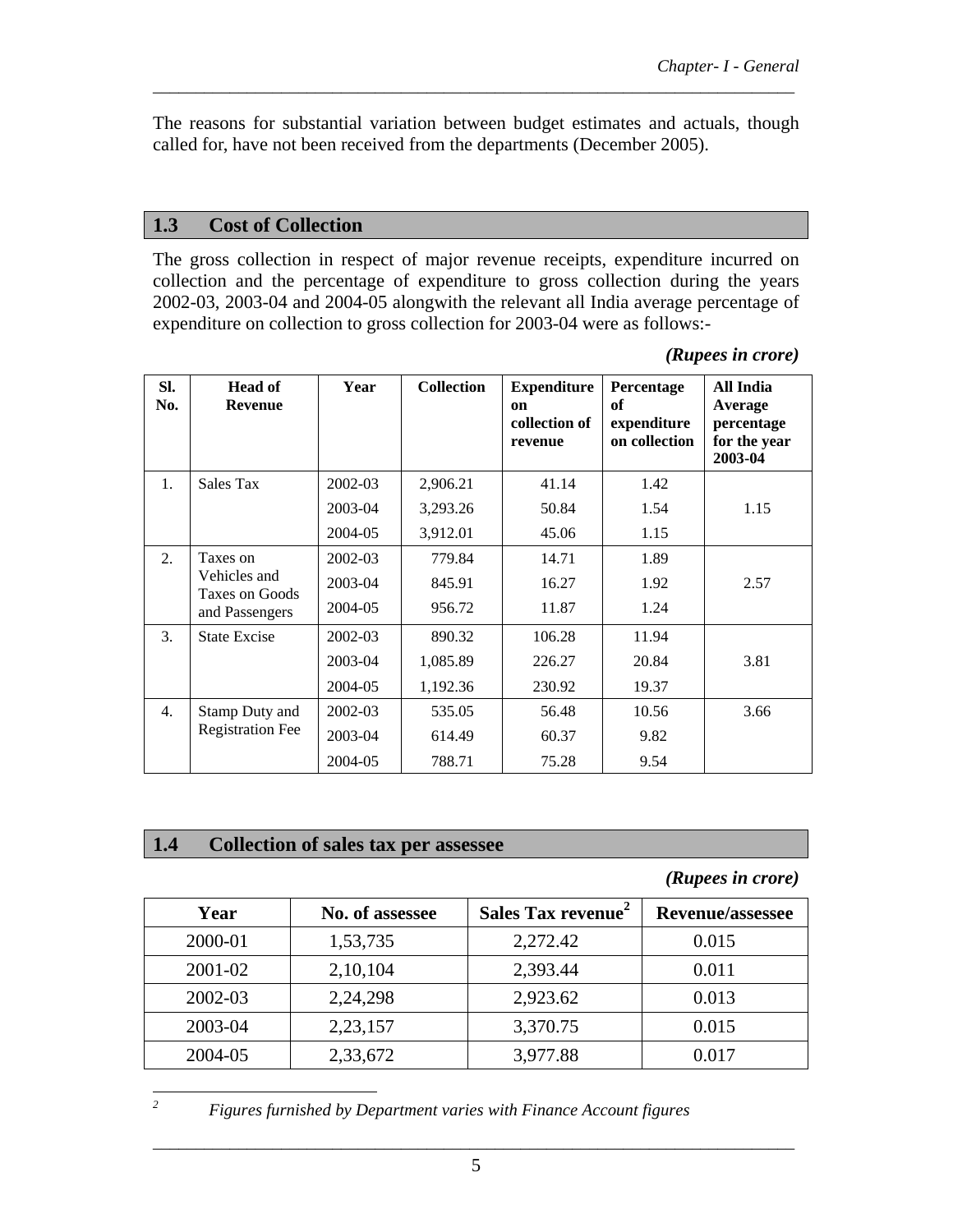During the year 2003-04, revenue was increased by Rs.447.13 crore despite decrease of dealers/assessees where as the revenue in 2004-05 increased by Rs.607.13 crore only inspite of increase of dealers/assessees. The reason for non-increase in revenue has been called for from the department which is awaited. (December 2005)

\_\_\_\_\_\_\_\_\_\_\_\_\_\_\_\_\_\_\_\_\_\_\_\_\_\_\_\_\_\_\_\_\_\_\_\_\_\_\_\_\_\_\_\_\_\_\_\_\_\_\_\_\_\_\_\_\_\_\_\_\_\_\_\_\_\_\_\_\_\_\_\_\_\_\_

## **1.5 Analysis of arrears of revenue**

The arrears of revenue as on 31 March 2005 in respect of some principal heads of revenue amounted to Rs.1,105.92 crore of which Rs.67.84 crore (excluding Transport Department, Commercial Tax Department) was outstanding for more than five years as detailed in the following table:-

### *(Rupees in crore)*

| SI.<br>No. | <b>Head of Revenue</b>                             | <b>Amount outstanding</b><br>as on 31 March 2005 | <b>Amount outstanding for</b><br>more than 5 years as on<br><b>31 March 2005</b> |
|------------|----------------------------------------------------|--------------------------------------------------|----------------------------------------------------------------------------------|
| 1.         | Taxes on vehicle                                   | 37.84<br>Not furnished                           |                                                                                  |
| 2.         | <b>State Excise</b>                                | 54.24                                            |                                                                                  |
| 3.         | Taxes & Duties on<br>Electricity                   | 27.96                                            | 7.21                                                                             |
| 4.         | Sales Tax                                          | 766.89                                           | Not furnished                                                                    |
| 5.         | Non ferrous mining and<br>metallurgical industries | 153.04<br>$(Rs.130.53$ crore was<br>disputed)    | 11.54<br>(Rs.2.26 crore was disputed)                                            |
| 6.         | Co-operation                                       | 9.20                                             | 4.18                                                                             |
| 7.         | Stamp Duty and<br><b>Registration Fees</b>         | 56.75                                            | 8.92                                                                             |
|            | <b>Total</b>                                       | 1,105.92                                         | 67.84                                                                            |

Amount outstanding for more than five years was not furnished by Commercial Tax Department & Transport Department. Rs.130.53 crore out of Rs.153.04 crore was disputed amount which is 85.29 *percent* (Mining Department). It indicates the Control weakness of the department.

## **1.6 Arrears in assessment**

The details of cases pending assessment at the beginning of the year, cases becoming due for assessment during the year, cases disposed of during the year and number of cases pending finalisation at the end of the year 2004-05 as furnished by the Sales Tax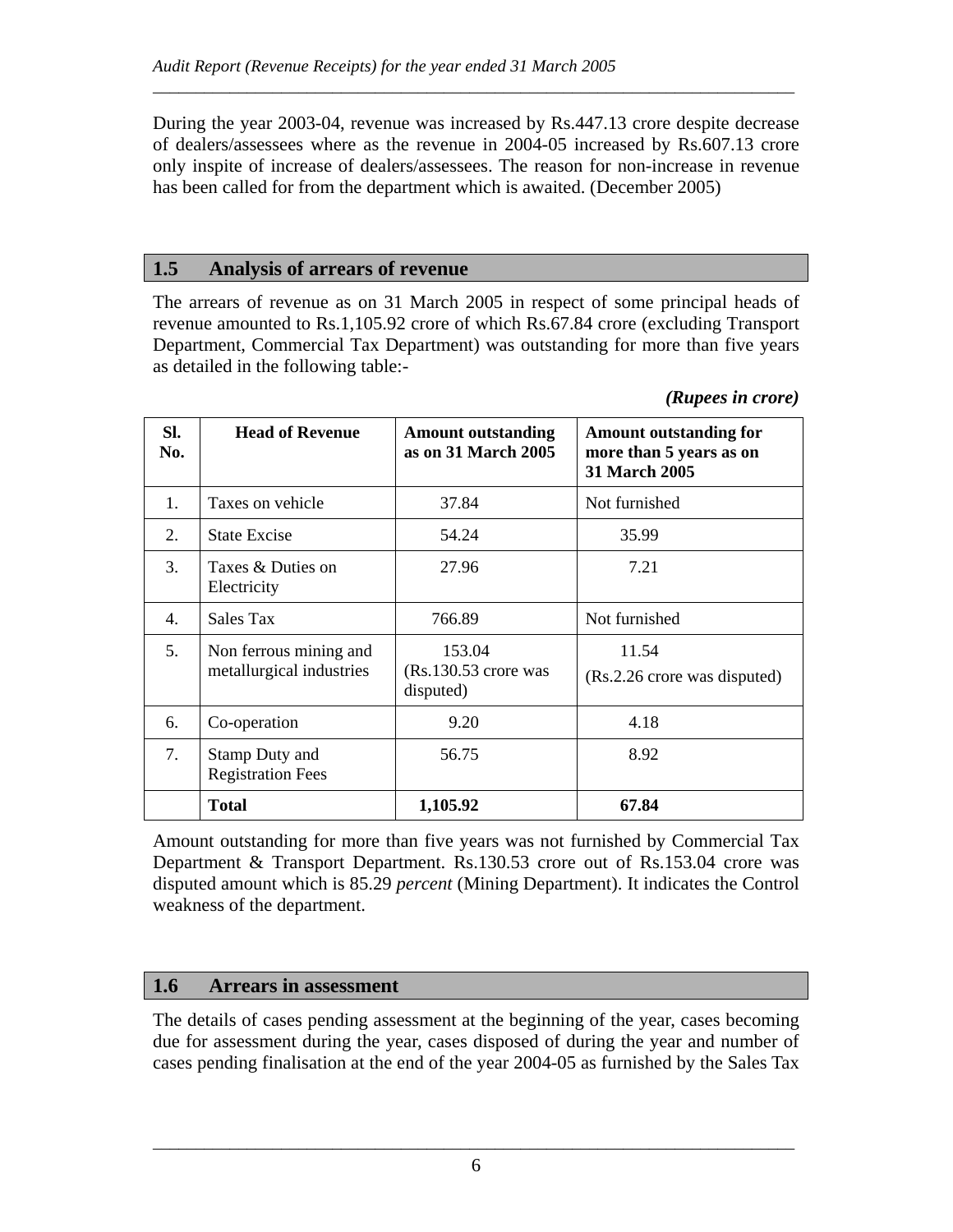| <b>Name of Tax</b>        |         | Opening<br><b>Balance</b> | <b>New cases</b><br>due for<br>assessment<br>during the<br>year | <b>Total</b><br>assessment<br>due | <b>Cases</b><br>disposed<br>of<br>during<br>the year | <b>Balance</b><br>at the<br>end of<br>the year | Percentage<br>of column<br>$5$ to $4$ |
|---------------------------|---------|---------------------------|-----------------------------------------------------------------|-----------------------------------|------------------------------------------------------|------------------------------------------------|---------------------------------------|
| (1)                       |         | (2)                       | (3)                                                             | (4)                               | (5)                                                  | (6)                                            | (7)                                   |
| <b>Finance Department</b> |         |                           |                                                                 |                                   |                                                      |                                                |                                       |
| Sales Tax                 | 2003-04 | 2,59,313                  | 3,23,197                                                        | 5,82,510                          | 2,96,147                                             | 2,86,363                                       | 50.84                                 |
|                           | 2004-05 | 2,86,363                  | 3,26,262                                                        | 6,12,625                          | 3,31,915                                             | 2,80,710                                       | 54.18                                 |
| Profession<br>Tax         | 2003-04 | 83,576                    | 99,390                                                          | 1,82,966                          | 94,912                                               | 88,054                                         | 51.87                                 |
|                           | 2004-05 | 88,054                    | 1,32,834                                                        | 2,20,888                          | 1,04,411                                             | 1,16,477                                       | 47.27                                 |
| <b>Entry Tax</b>          | 2003-04 | 1,36,509                  | 1,97,180                                                        | 3,33,689                          | 1,73,980                                             | 1,59,709                                       | 52.14                                 |
|                           | 2004-05 | 1,59,709                  | 1,98,356                                                        | 3,58,065                          | 1,98,508                                             | 1,59,557                                       | 55.44                                 |
| Luxury                    | 2003-04 | 471                       | 681                                                             | 1,152                             | 713                                                  | 439                                            | 61.89                                 |
| Tax                       | 2004-05 | 439                       | 755                                                             | 1,194                             | 725                                                  | 469                                            | 60.72                                 |
| Tax on                    | 2003-04 | 1,201                     | 883                                                             | 2,084                             | 1,028                                                | 1,056                                          | 49.33                                 |
| Works<br>contracts        | 2004-05 | 1,056                     | 5,898                                                           | 6,954                             | 3,747                                                | 3,207                                          | 53.88                                 |
| <b>Total</b>              | 2003-04 | 4,81,070                  | 6,21,331                                                        | 11,02,401                         | 5,66,780                                             | 5,35,621                                       | 51.41                                 |
|                           | 2004-05 | 5,35,621                  | 6,64,105                                                        | 11,99,726                         | 6,39,306                                             | 5,60,420                                       | 53.29                                 |

Department in respect of Sales Tax, Profession Tax, Purchase Tax on Sugar cane<sup>\*</sup>, Entry Tax, Lease Tax\*, Luxury Tax and Tax on Works contracts etc. are given below:-

\_\_\_\_\_\_\_\_\_\_\_\_\_\_\_\_\_\_\_\_\_\_\_\_\_\_\_\_\_\_\_\_\_\_\_\_\_\_\_\_\_\_\_\_\_\_\_\_\_\_\_\_\_\_\_\_\_\_\_\_\_\_\_\_\_\_\_\_\_\_\_\_\_\_\_

The above position indicate the downfall in percentage disposal of cases in Profession Tax and luxury Tax.

# **1.7 Evasion of Tax**

The details of cases of evasion of tax detected by the sales tax and state excise departments, cases finalised and the demands for additional tax raised as reported by the departments are given below:-

 *Figures are nil*

 $\overline{a}$ *\**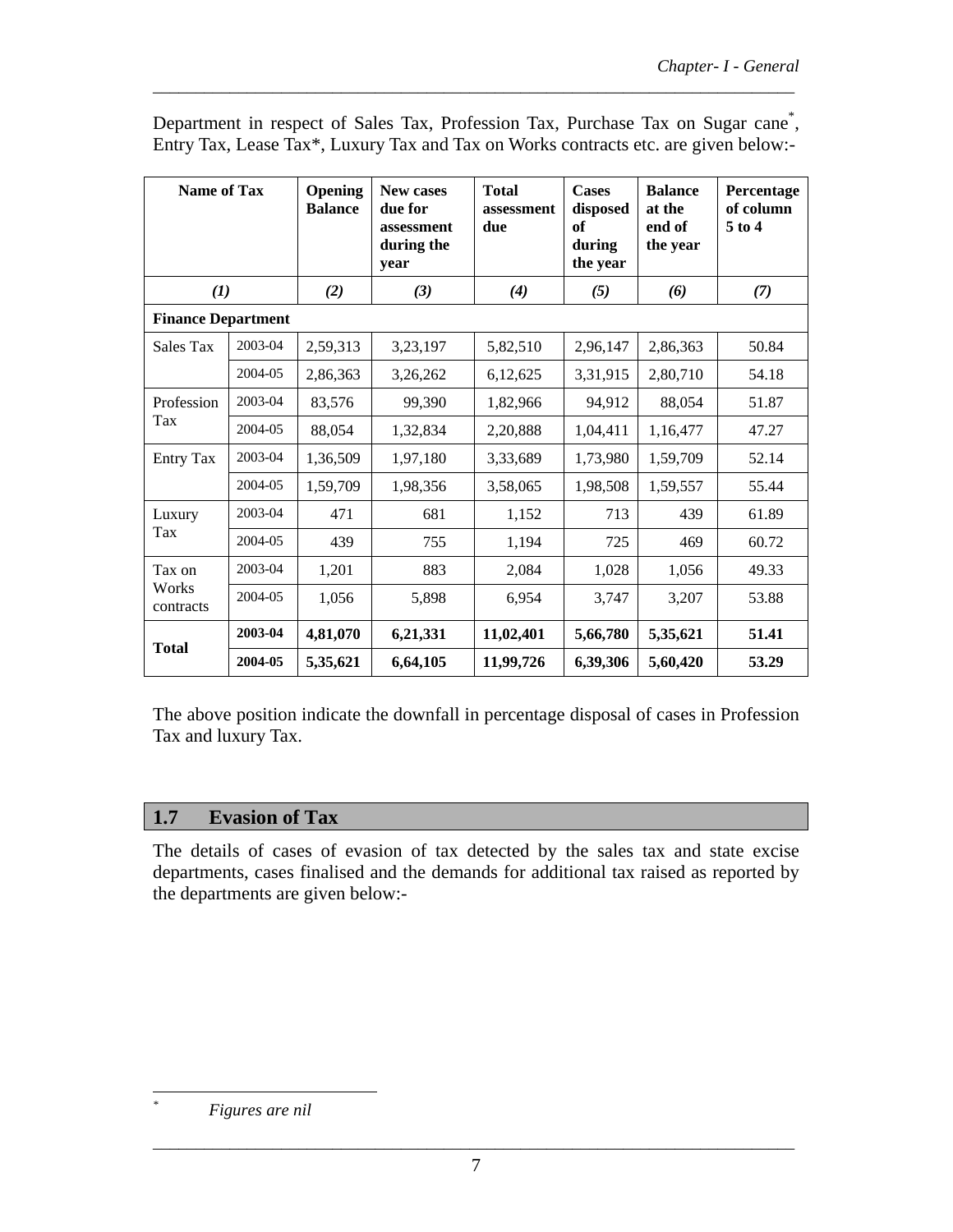| SI.<br>No. | Name of<br>tax/duty | <b>Cases</b><br>pending<br>as on<br>31 March<br>2004 | <b>Cases</b><br>detected<br>during<br>2004-05 | <b>Total</b> | No. of cases in which<br>etc. raised | assessments/investigations<br>completed and additional<br>demand including penalty | No. of<br>cases<br>pending<br>finalisation<br>as on<br>31 March |
|------------|---------------------|------------------------------------------------------|-----------------------------------------------|--------------|--------------------------------------|------------------------------------------------------------------------------------|-----------------------------------------------------------------|
|            |                     |                                                      |                                               |              | No. of<br>cases                      | Amount of<br>demand                                                                | 2005                                                            |
| 1.         | Sales Tax           | 150                                                  | 136                                           | 286          | 107                                  | 94.79                                                                              | 179                                                             |
| 2.         | <b>State Excise</b> | 1304                                                 | 2.919                                         | 4,223        | 2,851                                | 0.09                                                                               | 1.372                                                           |

\_\_\_\_\_\_\_\_\_\_\_\_\_\_\_\_\_\_\_\_\_\_\_\_\_\_\_\_\_\_\_\_\_\_\_\_\_\_\_\_\_\_\_\_\_\_\_\_\_\_\_\_\_\_\_\_\_\_\_\_\_\_\_\_\_\_\_\_\_\_\_\_\_\_\_

#### *(Rupees in crore)*

## **1.8 Refunds**

The number of refund cases pending at the beginning of the year 2004-05, claims received during the year, refunds allowed during the year and cases pending at the close of the year 2004-05 as reported by the departments are given below:-

| (Rupees in crore) |  |  |
|-------------------|--|--|
|-------------------|--|--|

| SI.<br>No.       | Category                                           | <b>State Excise</b> |        | <b>Sales Tax</b> |        | <b>Works Contract</b> |        |
|------------------|----------------------------------------------------|---------------------|--------|------------------|--------|-----------------------|--------|
|                  |                                                    | No. of<br>cases     | Amount | No. of<br>cases  | Amount | No. of<br>cases       | Amount |
| 1.               | Claims outstanding at the<br>beginning of the year | 158                 | 0.94   | 855              | 56.26  | 58                    | 4.18   |
| 2.               | Claims received during the year                    | 183                 | 2.01   | 6,942            | 645.93 | 533                   | 24.65  |
| 3.               | Refunds made during the year                       | 24                  | 0.21   | 6,437            | 546.61 | 531                   | 25.84  |
| $\overline{4}$ . | Balance outstanding at the end<br>of the year      | 317                 | 2.74   | 1.360            | 155.58 | 60                    | 2.99   |

## **1.9 Results of audit**

Test check of records of sales tax, land revenue, state excise, motor vehicles tax, stamp and registration fee, other tax receipts, forest receipts and other non tax receipts conducted during the year 2004-05 revealed under assessment/short levy/loss of revenue amounting to Rs.992.36 crore in 1,31,736 cases. During the course of the year the departments accepted underassessment and other losses of Rs.319.03 crore in 1,22,867 cases pointed out in 2004-05 and earlier years. No replies have been received in respect of the remaining cases.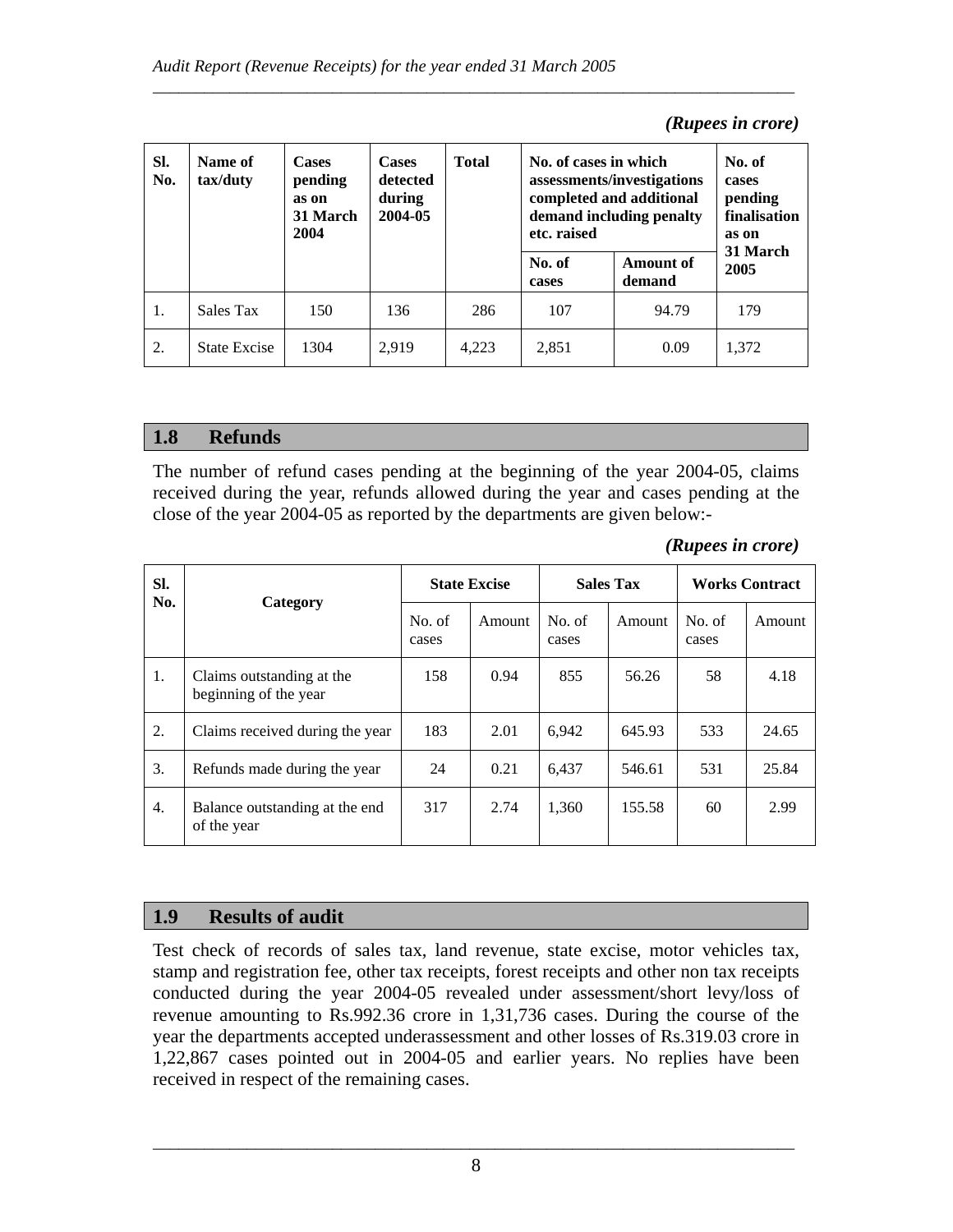This Report contains 38 paragraphs including one review relating to non/short levy of taxes, duties, interest and penalties etc. involving Rs.41.96 crore. The departments/Government accepted audit observations involving Rs.13.24 crore out of which Rs.27.70 lakh has been recovered upto August 2005. In respect of observations not accepted by the Department, gist of reasons for Departments' non acceptance has been included in the related paragraph itself alongwith suitable rebuttal. However, replies from the Government had not been received (December 2005).

\_\_\_\_\_\_\_\_\_\_\_\_\_\_\_\_\_\_\_\_\_\_\_\_\_\_\_\_\_\_\_\_\_\_\_\_\_\_\_\_\_\_\_\_\_\_\_\_\_\_\_\_\_\_\_\_\_\_\_\_\_\_\_\_\_\_\_\_\_\_\_\_\_\_\_

## **1.10 Failure of senior officials to enforce accountability and protect interest of Government**

Accountant General (Works & Receipt Audit) Madhya Pradesh conducts periodical inspection of Government departments to test check transactions and verify the maintenance of important accounting and other records as prescribed in rules and procedures. These inspections are followed up with Inspection Reports (IRs) incorporating irregularities etc. detected during inspection and not settled on the spot, which are issued to the heads of offices inspected with copies to next higher authorities for taking prompt corrective action. The heads of offices/Government are required to comply with the observations contained in the IRs and rectify the defects and omissions promptly and report compliance through initial reply to the Accountant General within six weeks from the dates of issue of the IRs. Serious financial irregularities are reported to the heads of the department and to the Government.

Inspection Reports (IRs) issued upto December 2004, pertaining to various offices of commercial tax, land revenue, registration and other departments under Government of Madhya Pradesh disclosed that 20,146 paragraphs relating to 6,085 IRs remained outstanding since 1980-81 to the end of December 2004. Department wise position of the outstanding IRs and paragraphs was as under:-

| S. No. | <b>Department</b>                     | No. of IRs | No. of Para | <b>Amount</b> |
|--------|---------------------------------------|------------|-------------|---------------|
| 1.     | <b>Commercial Tax</b>                 | 898        | 5,019       | 381.64        |
| 2.     | <b>Land Revenue</b>                   | 1,484      | 3,830       | 1,174.08      |
| 3.     | Excise                                | 365        | 1,247       | 550.55        |
| 4.     | Entertainment                         | 156        | 226         | 4.16          |
| 5.     | Mining                                | 224        | 698         | 566.41        |
| 6.     | M.V.T.                                | 257        | 1,572       | 306.81        |
| 7.     | Electricity                           | 80         | 251         | 175.58        |
| 8.     | <b>Registration and Stamp</b><br>duty | 886        | 1,999       | 75.63         |
| 9.     | D.R.A.P. (PWD<br>Irrigation PHE)      | 1,103      | 3,670       | 397.43        |
| 10.    | Forest                                | 632        | 1,634       | 868.54        |
|        | <b>Total</b>                          | 6,085      | 20,146      | 4,500.83      |